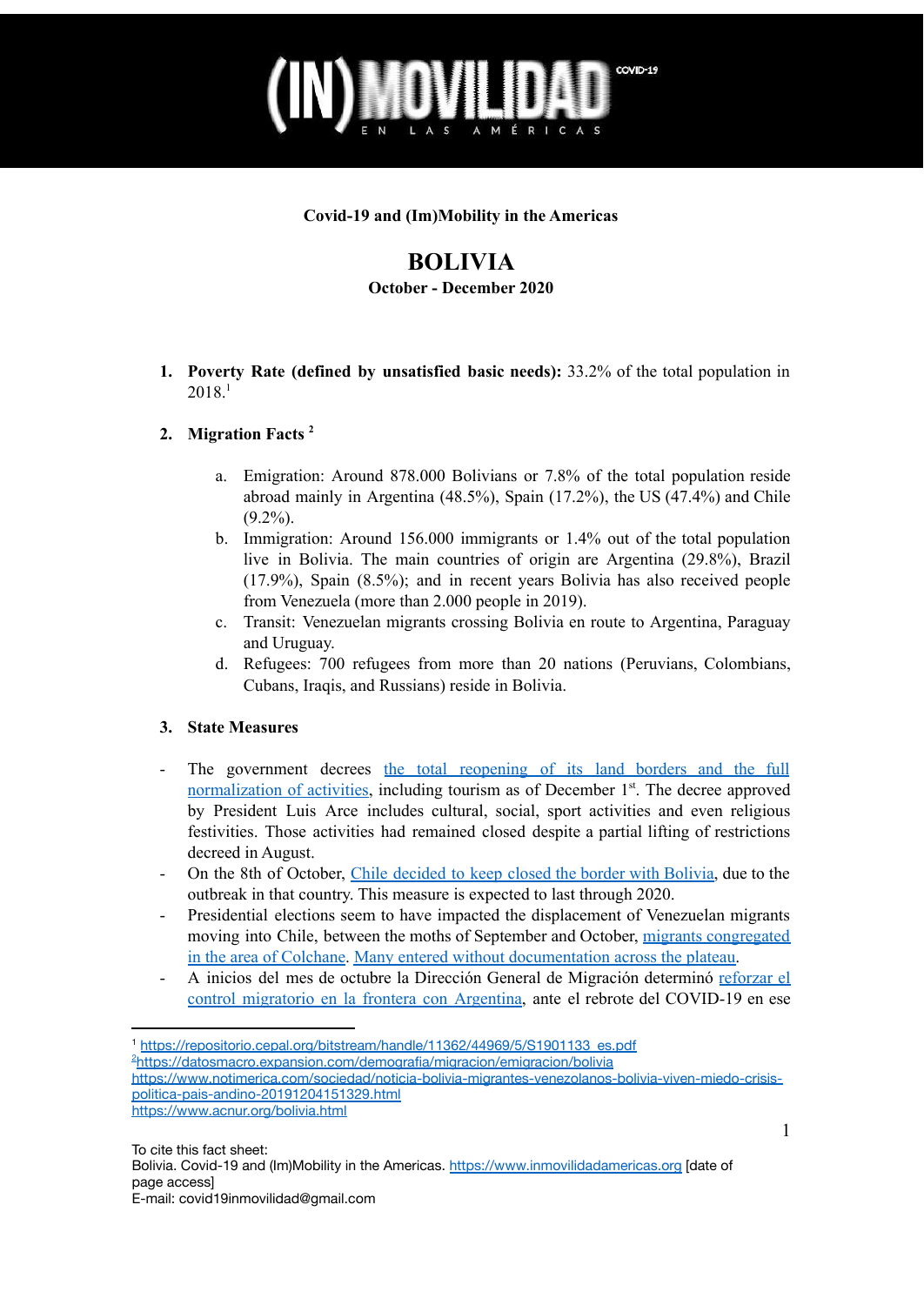

país. Se dispuso la aplicación inmediata de medidas de contención y bioseguridad en las oficinas desplegadas en las zonas fronterizas de Bermejo, Yacuiba y Villazón.

- In early October, the Dirección General de Migración [committed](https://www.bolivia.com/actualidad/nacionales/migracion-refuerza-control-fronterizo-ante-rebrote-del-covid-19-en-argentina-282908) to re-assert migration control at the [Argentine](https://www.bolivia.com/actualidad/nacionales/migracion-refuerza-control-fronterizo-ante-rebrote-del-covid-19-en-argentina-282908) border due to the outbreak of COVID-19 in that country. The immediate deployment of containment and biosafety measures was ordered at offices in the border areas of Bermejo, Yacuiba and Villazón.
- By mid-October, Mario Castillo Noguera, national deputy for the Christian Democratic Party (PDC), asserted that the legislators opposed to the Socialist Movement [Movimiento Al Socialismo] (MAS) have not been [informed](https://www.elperiodico-digital.com/2020/10/12/parlamentarios-desconocen-sobre-reuniones-para-apertura-de-fronteras/) about the bilateral meetings held between the president of the Brigade [Parliamentarian](https://www.elperiodico-digital.com/2020/10/12/parlamentarios-desconocen-sobre-reuniones-para-apertura-de-fronteras/) of Tarija, Henry Chávez, with Argentine Migration [authorities](https://www.elperiodico-digital.com/2020/10/12/parlamentarios-desconocen-sobre-reuniones-para-apertura-de-fronteras/), who intend to "open the borders" to normalize the migratory flow of Bolivian citizens to our country.
- Because of the October 12 elections, Interpol carried out a series of foreign [operations.](https://www.paginasiete.bo/seguridad/2020/10/15/elecciones-interpol-realiza-operativos-de-control-de-extranjeros-en-el-pais-271616.html) They occur in areas most frequented by the Venezuelan population. Colonel Pablo García pointed out that undocumented persons have one month to resolve their migration status or face deportation. At the same time, migration controls at the borders are being reinforced.
- Before the month of November, the Argentine government [partially](https://www.eltribuno.com/jujuy/nota/2020-11-14-10-38-0-migraciones-habilito-parcialmente-el-paso-entre-salvador-mazza-y-yacuiba) allowed border transit between [Salvador](https://www.eltribuno.com/jujuy/nota/2020-11-14-10-38-0-migraciones-habilito-parcialmente-el-paso-entre-salvador-mazza-y-yacuiba) Mazza and Yacuiba, it will be open between 8am and 4pm, with an allowance of up to 500 people per day.
- Eidy Roca, Minister of Health, recommended that authorities of the Foreign Ministry and the General Directorate of Migration realize stricter controls on the border with Argentina to prevent the spread of COVID-19 infections in the department of Tarija.

## **4. Migrant Situation Alerts**

## *Bolivian migrants abroad*

- Bolivian migrants in Argentina, whose migration is cyclical, cannot count on information or attention from Bolivian consulates in that country. The new government, through early January this year, still has not [assigned](https://eldeber.com.bo/pais/bolivianos-en-argentina-protestan-en-puertas-de-la-embajada-y-denuncian-falta-de-personal_214643) consular staff. There are large lines with little biosafety measures in the Buenos Aires consulate. Some Bolivians have been sent back from Jujuy to Buenos Aires, while others have decided to cross clandestinely.

## *Undocumented Venezuelan immigrants and other people in transit*

Venezuelan migrants stranded on the border with Chile are at the center of political tensions over the presidential elections. From the [Bolivian](https://eju.tv/2020/10/presencia-de-venezolanos-en-frontera-con-bolivia-genera-criticas/) side, many fear that a new fraud is brewing, so they ask the [government](https://eju.tv/2020/10/presencia-de-venezolanos-en-frontera-con-bolivia-genera-criticas/) authorities to be vigilant. From the Chilean side, people also ask the Iquique authorities for explanations.